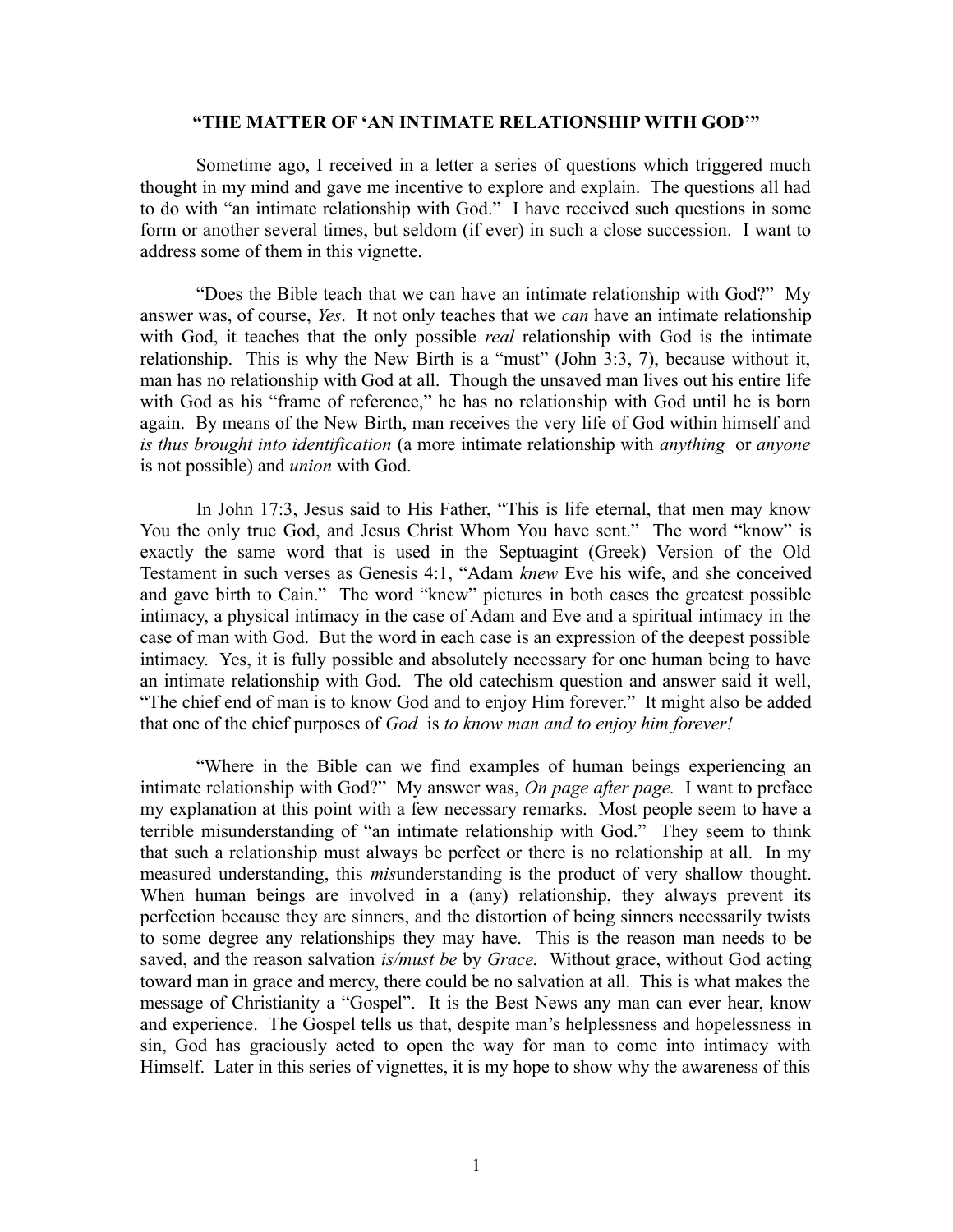Gospel may be the most important factor in establishing a climate, an atmosphere for daily intimacy with God.

My relationship with my wife is certainly not perfect (after all, my wife is a *woman*—a quite admirable Divine arrangement, but one that throws into the relationship an often baffling "mix"—and she would firmly admit the same thing with regard to me, a *man*), but in spite of its imperfection, my relationship with my wife is intimate. We both are aware of the absence of perfection in our relationship (we have not yet found a way to surmount that difficulty), though we work constantly to improve our relationship. The mutual effort we put into the maintenance of our relationship creates a deeper understanding of each other, and creates in each of us a greater appreciation for each other. Any relationship requires careful and regular attention, and the same is true of one's relationship with God. I work steadily to adjust my relationship with God, correcting any breakdown or distortion I am aware of, and maintaining the disciplines of the relationship as regularly as I can. The human imperfections in any relationship, properly understood and accepted (without excuse or extenuation), *still do not detract from intimacy in that relationship.* The Gospel of the grace of God assures me that every deficiency is covered—if I am intent on "leaning toward Him" as I take the successive steps of my daily pilgrimage.

Biblically, the spotlight of our attention might be thrown upon the stories of Enoch in Genesis 5:21-24, a story of remarkable intimacy with God. And that of Abraham in Genesis 15 through 21, as well as the story of Moses in the book of Exodus. Note in every case that the relationships of these believers with God were not perfect, but were always covered by the grace of God. Throughout the Bible, one person after another had a believing, struggling, singing, shouting, *protesting*, etc., relationship with God—and the protesting was often the greatest show of intimacy, because it showed how much God meant to the believer. Carnal, timid people tend to *ignore* God because of their own failures, but truly spiritual people engage in full, honest and real relationships with Him, and *especially so when they are aware of failure*. Some of the signs and symptoms of these relationship are positive, some are negative, but they are *intimate.* I have been engaging in a Quiet Time examination of the book of Job for nearly a year now. The thing that has most impressed me about Job is his open, honest, uninhibited exchange with God in the most intimate possible way, while always maintaining personal confidence that God has final dispatch of all matters and is open to our approach with any matter we want to bring to him. Job's intimacy with God is the feature that allowed a major subtle change to occur in him (Job) in the last chapters of the incredible book that bears Job's name. The same will happen with any human being who engages in regular intimacy with God. He will discover vistas of mystery and mercy, love and grace, disclosure and honesty, that he never would have known apart from such a relationship.

I do not mean to leave the impression that intimacy with God was most evident only in Old Testament characters. The lives of all of the Apostles of Christ were marked by intimate exchanges with Him—in conversation, in observation, in learning, in communion, etc. It was through the deepest scrutiny of personal intimacy that they arrived at their Spirit-taught conclusions about His identity, His integrity, His Purpose,